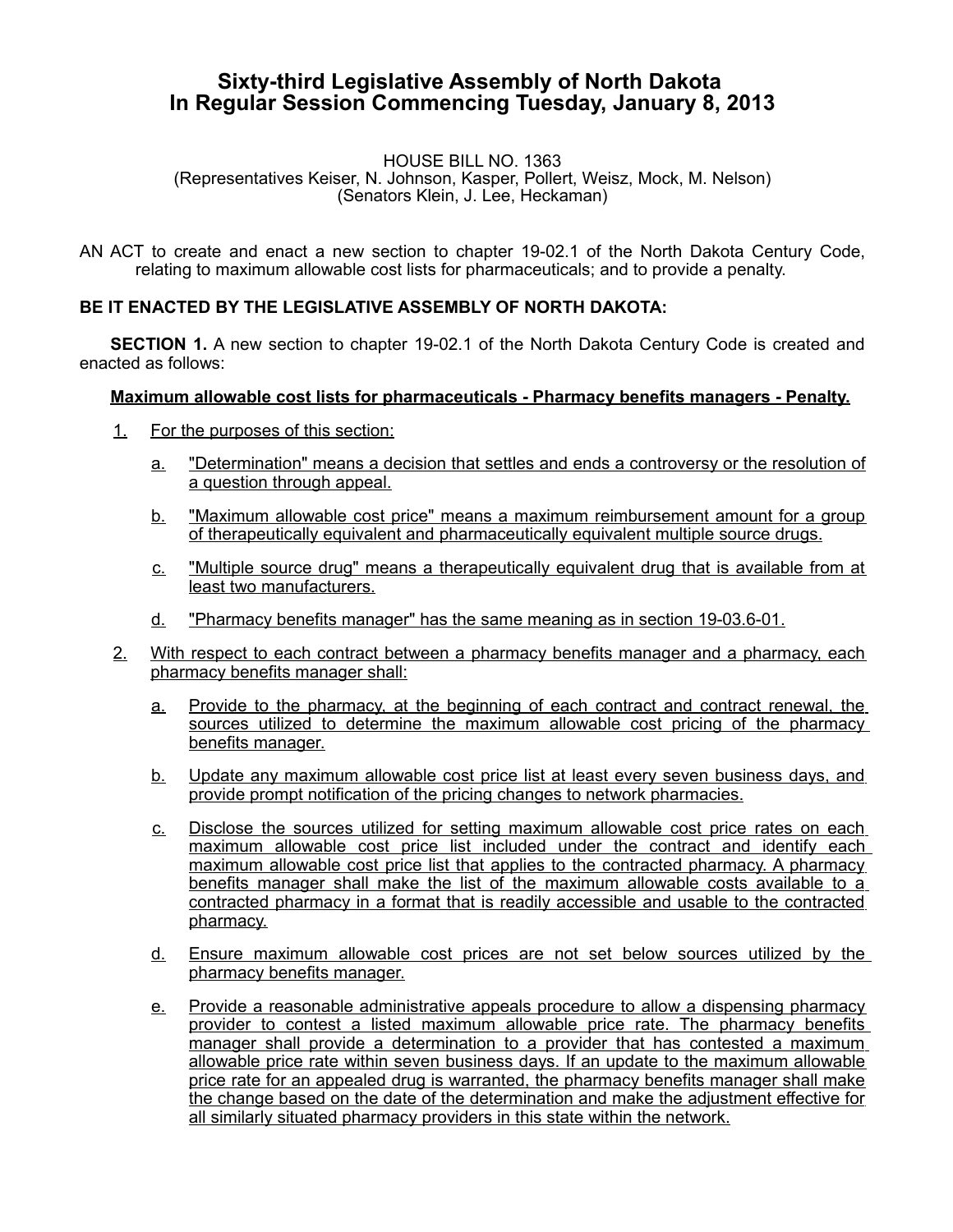- f. Ensure dispensing fees are not included in the calculation of maximum allowable cost price reimbursement to pharmacy providers.
- 3. A pharmacy benefits manager may not place a prescription drug on a maximum allowable price list unless:
	- a. The drug has at least two nationally available, therapeutically equivalent, multiple source drugs or a generic drug is available only from one manufacturer;
	- b. The drug is listed as therapeutically equivalent and pharmaceutically equivalent or "A" or "B" rated in the United States food and drug administration's most recent version of the "Orange Book" or the drug is "Z" rated; and
	- c. The drug is generally available for purchase by pharmacies in the state from national or regional wholesalers and not obsolete.
- 4. This section does not apply to state medicaid programs.
- 5. A pharmacy benefits manager that violates this section is guilty of a class B misdemeanor.